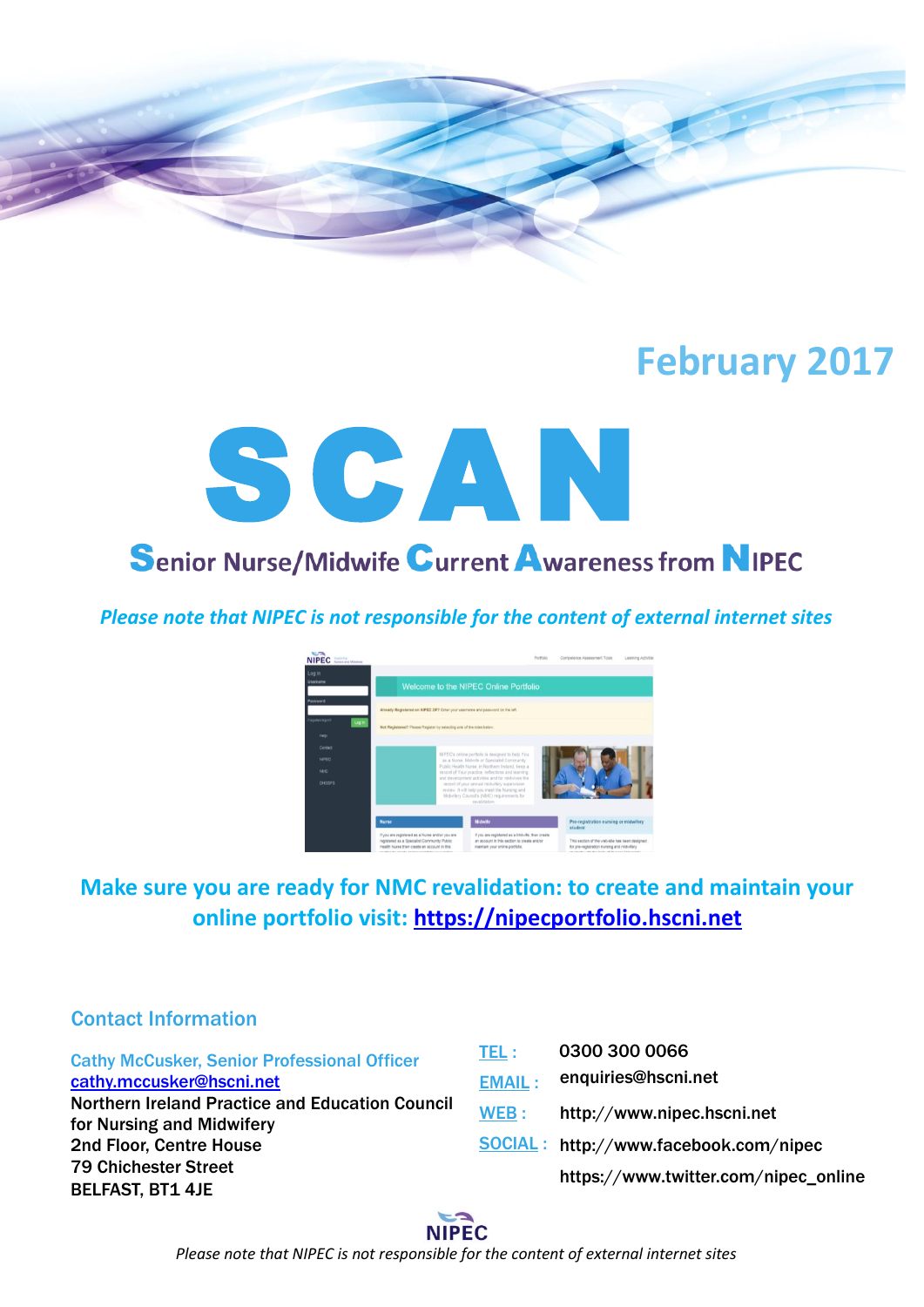# **CONTENTS** (Click on the title to go to the section)

<span id="page-1-0"></span>

| $\overline{2}$ |
|----------------|
| 3              |
| 4              |
| 5              |
| 6              |
|                |
| 8              |
| 9              |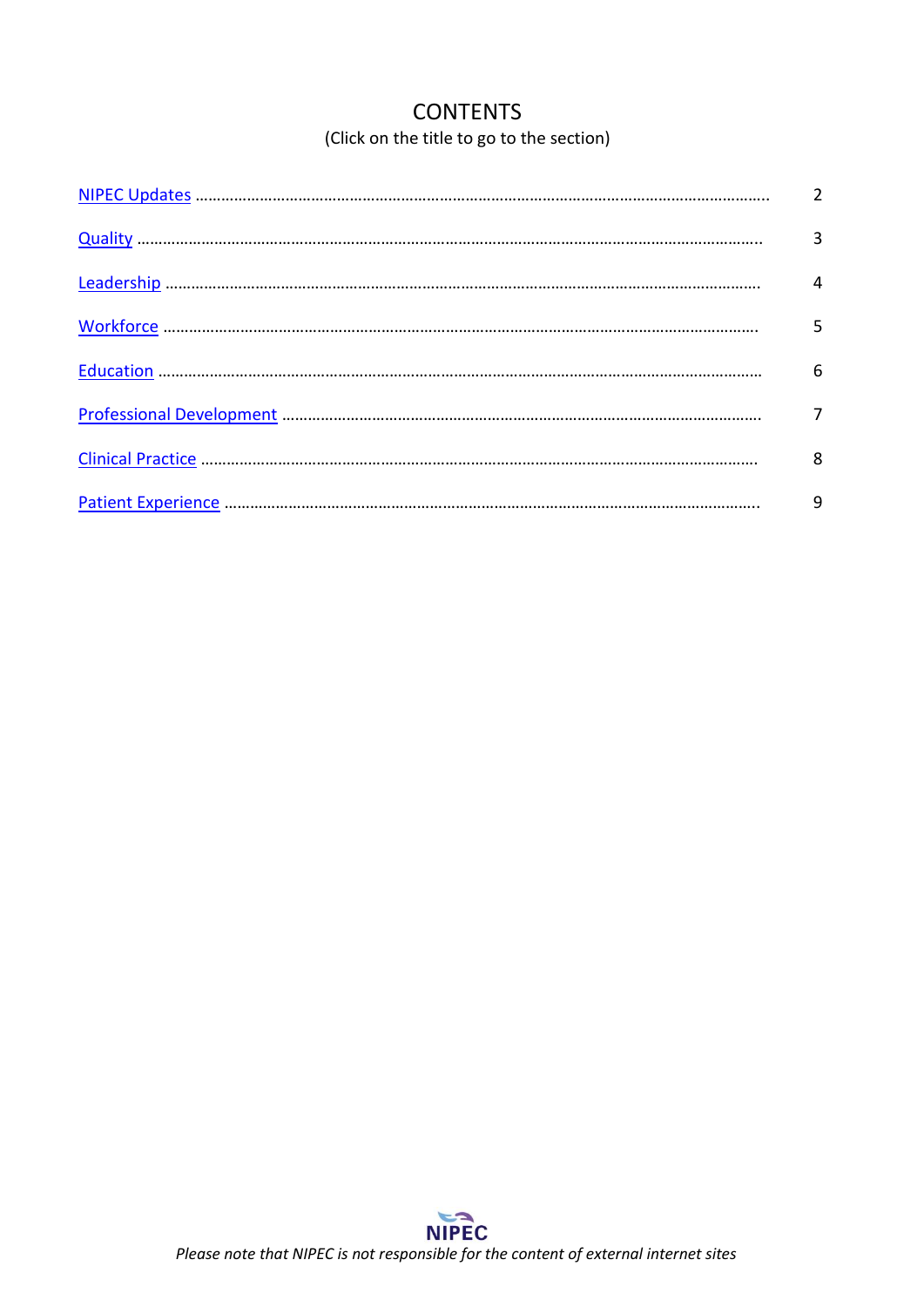<span id="page-2-0"></span>

#### **Congratulations to NIPEC Chief Executive**

Angela McLernon, Chief Executive of NIPEC was awarded an OBE in the Queen's New Year's Honours List for Services to Nursing.

<http://www.nipec.hscni.net/congratulations-to-nipec-chief-executive-awarded-obe/>

#### **NIPEC Conference, 8 March 2017, Craigavon Civic and Conference Centre**

"Maximising Outcomes, Embracing Challenges". Excellent Programme, our speakers include Professor Charlotte McArdle, Chief Nursing Officer; Tommy Whitelaw, Dementia Campaigner; Professor Rafael Bengoa; Professor Tanya McCance and Dr Geraldine Walters, NMC.

#### **Professional Forum for Learning Disabilities Nurses**

Click on the link to find out more information about the launch of a new Professional Forum for Learning Disabilities Nurses on the 2nd March 2017. <http://www.nipec.hscni.net/launch-of-new-forum-for-ld-nurses>

← [CONTENTS PAGE](#page-1-0) [NEXT SECTION](#page-3-0) → NEXT SECTION → NEXT SECTION → NEXT SECTION → NEXT SECTION → NEXT SECTION → NEXT SECTION → NEXT SECTION → NEXT SECTION → NEXT SECTION → NEXT SECTION → NEXT SECTION → NEXT SECTION → NEXT SECTI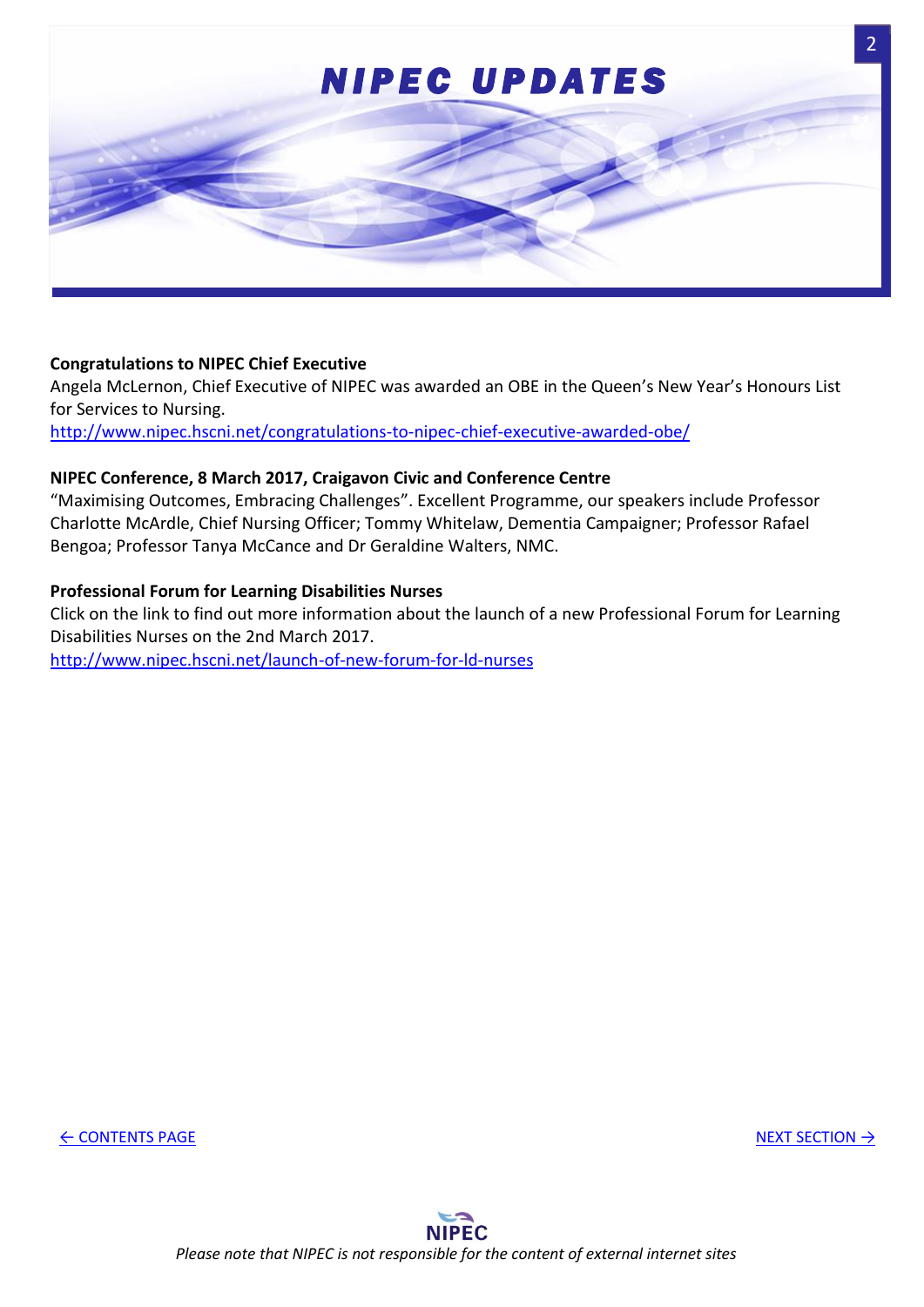

## <span id="page-3-0"></span>*UPDATES, KEY PUBLICATIONS, EVENTS*

#### **Early Discharge in Neutropenic Sepsis**

This new project, on the FONS website, is led by Claire Matata, Senior Clinical Research Nurse at Northumbria Specialist Emergency Care Hospital. The focus of the project is the often prolonged inpatient stays that low-risk patients having chemotherapy have to endure if they are admitted to hospital for febrile neutropenia which has the risk of exposing them to hospital acquired infections for longer than they might need to be. For more information visit

<http://www.fons.org/programmes/report-details.aspx?nstid=71872&page=projects&from=1>

### *ARTICLES*

**The potential for nurses to contribute to and lead improvement science in health care**  Flynn, R. et al. *Journal of Advanced Nursing*, October 2016, vol. 73, no. 1, p. 97-107

**Tools and techniques to improve teamwork and avoid patient harm** Robson, W. *Nursing Times,* January 2017, vol. 113, no. 1, p. 24-27

**Developing a guide for nurses to undertake regular catheter reviews**  Baines, T. *Nursing Times,* January 2017, vol. 113, no. 1, p. 28-31

**A protocol for assessing the risk of dehydration in older people**  Oates, L. *Nursing Times,* January 2017, vol. 113, no. 1, p. 37-40

**Providing timely end – of – life care to patients who have COPD** Mulligan, J. *Nursing Times,* January 2017, vol. 113, no. 1, p. 45-47

← [CONTENTS PAGE](#page-1-0) [NEXT SECTION](#page-4-0) → NEXT SECTION → NEXT SECTION → NEXT SECTION → NEXT SECTION → NEXT SECTION → NEXT SECTION → NEXT SECTION → NEXT SECTION → NEXT SECTION → NEXT SECTION → NEXT SECTION → NEXT SECTION → NEXT SECTI

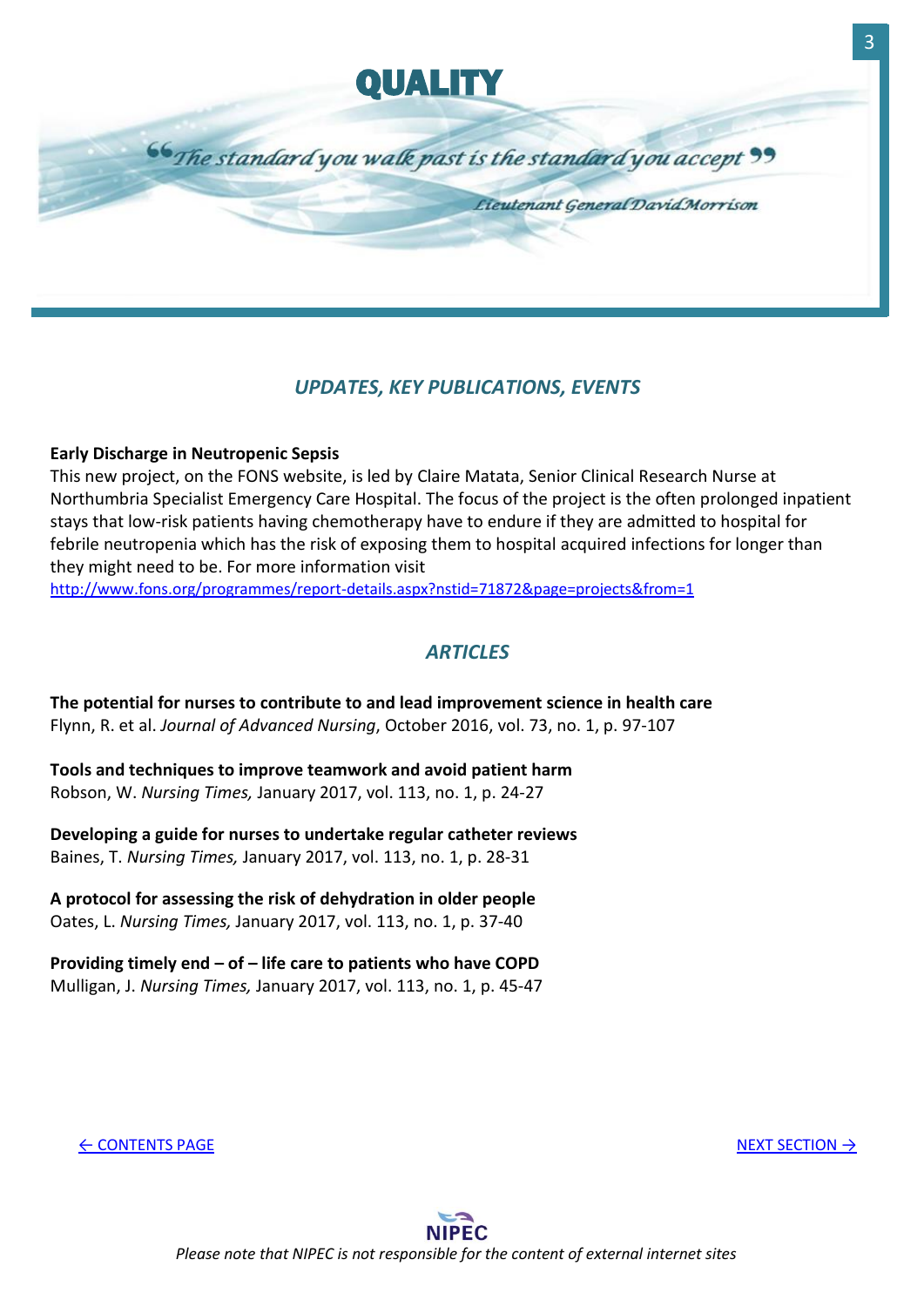<span id="page-4-0"></span>" *True leadership lies in guiding others to success, in ensuring that*  everyone is performing at their best, doing the work they are<br>**pledged to do and doing it well** *pledged to do and doing it well*

*Bill Owens* 

# *ARTICLES*

**Stress and resilience in a post-Francis world - a qualitative study of executive nurse directors**  Kelly, D. et al. *Journal of Advanced Nursing*, December 2016, vol. 72, no. 12, p. 3160-3168

**Leadership and emotional intelligence in nursing and midwifery education and practice: a discussion paper**

Carragher, J. & Gormley, K. *Journal of Advanced Nursing*, January 2017, vol. 73, no. 1, p. 85-96

**Nurturing tomorrow's leaders** Dunkley-Bent, J. *British Journal of Midwifery,* December 2016*,* vol. 24, no. 10, p. 758-759

**Take the lead and get involved in research** Jeffs, E. *Nursing Standard,* January 2017, vol. 31, no. 1, p. 35-36

**Preparing Clinical Nurses for Shared Governance Leadership Roles** Lott, T.F*. Nurse Leader,* December 2016, vol. 14, no. 6, p. 403-408

**Aligning Mission, Vision, and Values: The Nurse Leader's Role**  MacLeod, L. *Nurse Leader,* December 2016, vol. 14, no. 6, p. 438-441

**Nursing Leadership: New Ways to See** Bisognano, M. *Nurse Leader,* December 2016, vol. 14, no. 6, p. 422-426

#### **Board game helps hone new nurses' management skills on the ward**  Duffin, C. *Nursing Standard,* January 2017, vol. 31, no. 1, p. 11

← [CONTENTS PAGE](#page-1-0) [NEXT SECTION](#page-5-0) →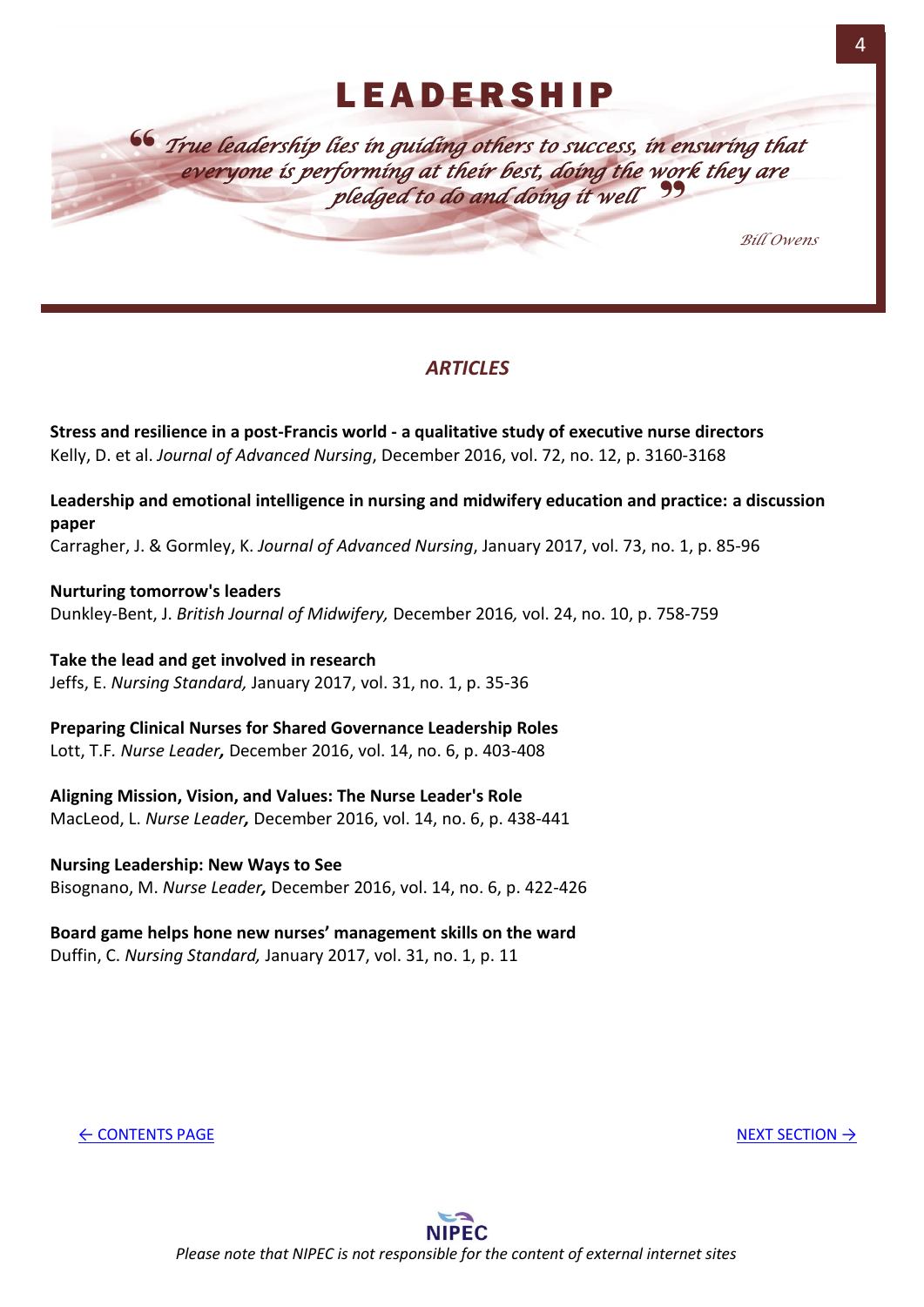# **WORKFORCE**

<span id="page-5-0"></span>

*ARTICLES*

**'It's time to change perceptions and value care home nursing'** Strudy, D. *Nursing Times,* January 2017, vol. 113, no. 1, p. 18

**An evening sleep before a night shift improves alertness and performance**  Chinoy, E.D. et al. *Nursing Times,* January 2017, vol. 113, no. 1, p. 36

**Evidence on the effect of nurse staffing levels on patients outcomes**  Ball, J. *Nursing Times,* January 2017, vol. 113, no. 1, p. 47-48

**Focus on workplace safety as staff injury bill tops £47m** Munn, F. *Nursing Standard,* January 2017, vol. 31, no. 1, p. 12-13

**Using mentorship activities to assist nurses midwives with their revalidation requirements**  Jolly, S.N., Hyatt, S.A. & Dadge, J.R. et al. *Nursing Standard,* January 2017, vol. 31, no. 1, p. 45-52

**Staying enthusiastic after years in nursing**  Day-Calder, M. *Nursing Standard,* January 2017, vol. 31, no. 21, p. 35-36

← [CONTENTS PAGE](#page-1-0) [NEXT SECTION](#page-6-0) →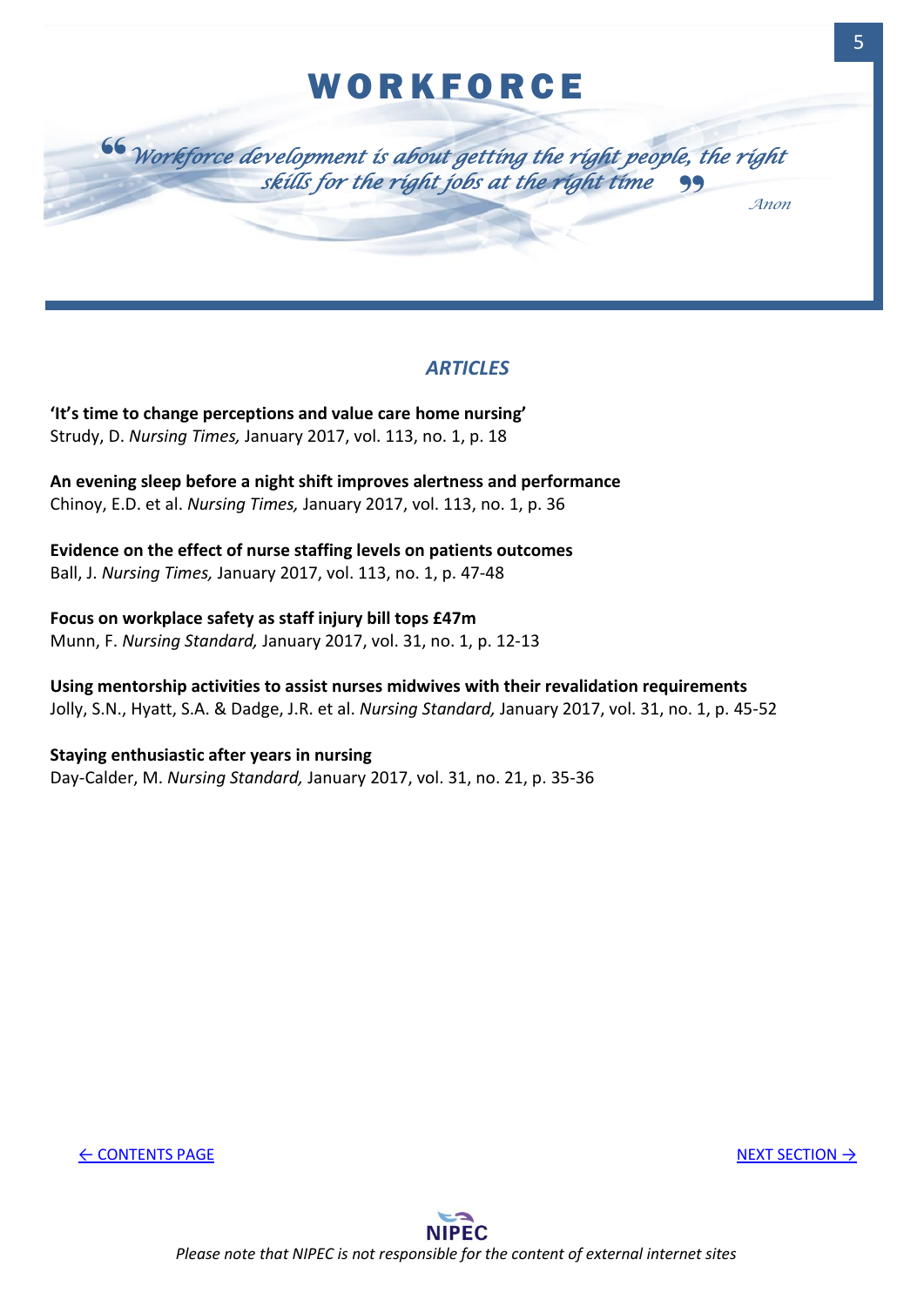# E DU CATION

<span id="page-6-0"></span>" " *Let us think of education as the means of developing our greatest abilities* 

*John F. Kennedy*

# *UPDATES, KEY PUBLICATIONS, EVENTS*

#### **NMC New Programme of Education**

NMC will be back on the road again in the new year and you can keep up to date on the latest developments through NMC online education hub, where you can also find out what's changing and when, and learn more about how you can be involved in NMC work. <https://www.nmc.org.uk/education/programme-of-change-for-education/>

### *ARTICLES*

**Transformational leadership in nursing and medication** Vaismoradi, M. et al. *Journal of Nursing Management*, October 2016, vol. 24, no. 7, p. 970-980

#### **Depressive symptoms, college adjustment and peer support among undergraduate nursing and midwifery students**

Horgan, A. et al. *Journal of Advanced Nursing*, December 2016, vol. 72, no. 12, p. 3081-3092

# **Understanding inter-professional collaboration in the context of chronic disease management for older adults living in communities: a concept analysis**

Bookey-Bassett, S. et al. *Journal of Advanced Nursing*, January 2017, vol. 73, no. 1, p. 71-84

#### **Geraldine Walters: new standards will transform nursing**  Merrifield, N. *Nursing Times,* January 2017, vol. 113, no. 1, p. 6-7

**Striving for a good standard of maths for potential student nurses**  Roberts, S. & Campbell, A. *British Journal of Nursing*, January 2017, vol. 26, no. 1, p. 32-36.

← [CONTENTS PAGE](#page-1-0) [NEXT SECTION](#page-7-0) →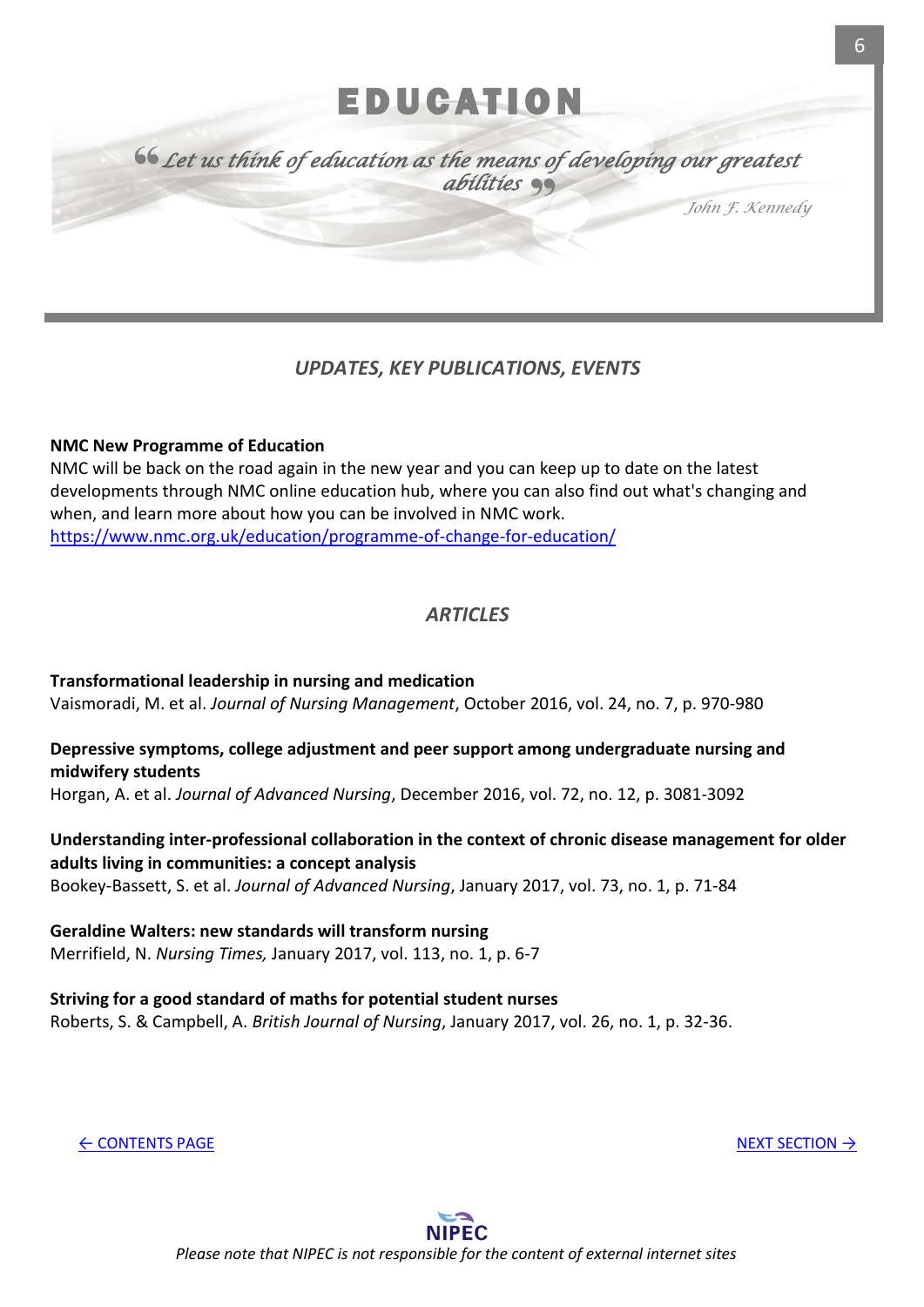# P R O F E S S I O N A L D E V E L O P M E N T

<span id="page-7-0"></span>*All that is valuable in human society depends upon the opportunity for development accorded the individual* " "

*Albert Einstein*

# *ARTICLES*

**Leading and advocating for global health competencies: a nursing challenge** Mendes, I.A. & Ventura, C.A. *Journal of Nursing Management*, October 2016, vol. 24, no. 7, p. 843-844

**Advancing attitudes towards maternal age** Murphy, M. *British Journal of Midwifery,* December 2016*,* vol. 24, no. 10, p. 681-681

**Personal reflection: A midwifery educator's revalidation experience**  Clarke, E. *British Journal of Midwifery,* December 2016*,* vol. 24, no. 10, p. 691-693

**Heightening levels of compassion towards self and others through use of compassionate mind training** Beaumont, E. et al. *British Journal of Midwifery,* December 2016*,* vol. 24, no. 10, p. 777-786

**'This diagnosis can be extremely scary'** Newton-Snow, T. *Nursing Standard,* January 2017, vol. 31, no. 21, p. 22-24

**An evaluation of the Florence Nightingale Foundation scholarships**  Rose, M. et al. *Nursing Standard,* January 2017, vol. 31, no. 21, p. 40-44

**Professional issues towards resilience and wellbeing in nurses**  Brennan, E.J. *British Journal of Nursing*, January 2017, vol. 26, no. 1, p. 43

#### **Department of Health back overhaul of NMC'S fitness to practise process**  Milligan, C. *Nursing Standard,* January 2017, vol. 31, no. 21, p. 8

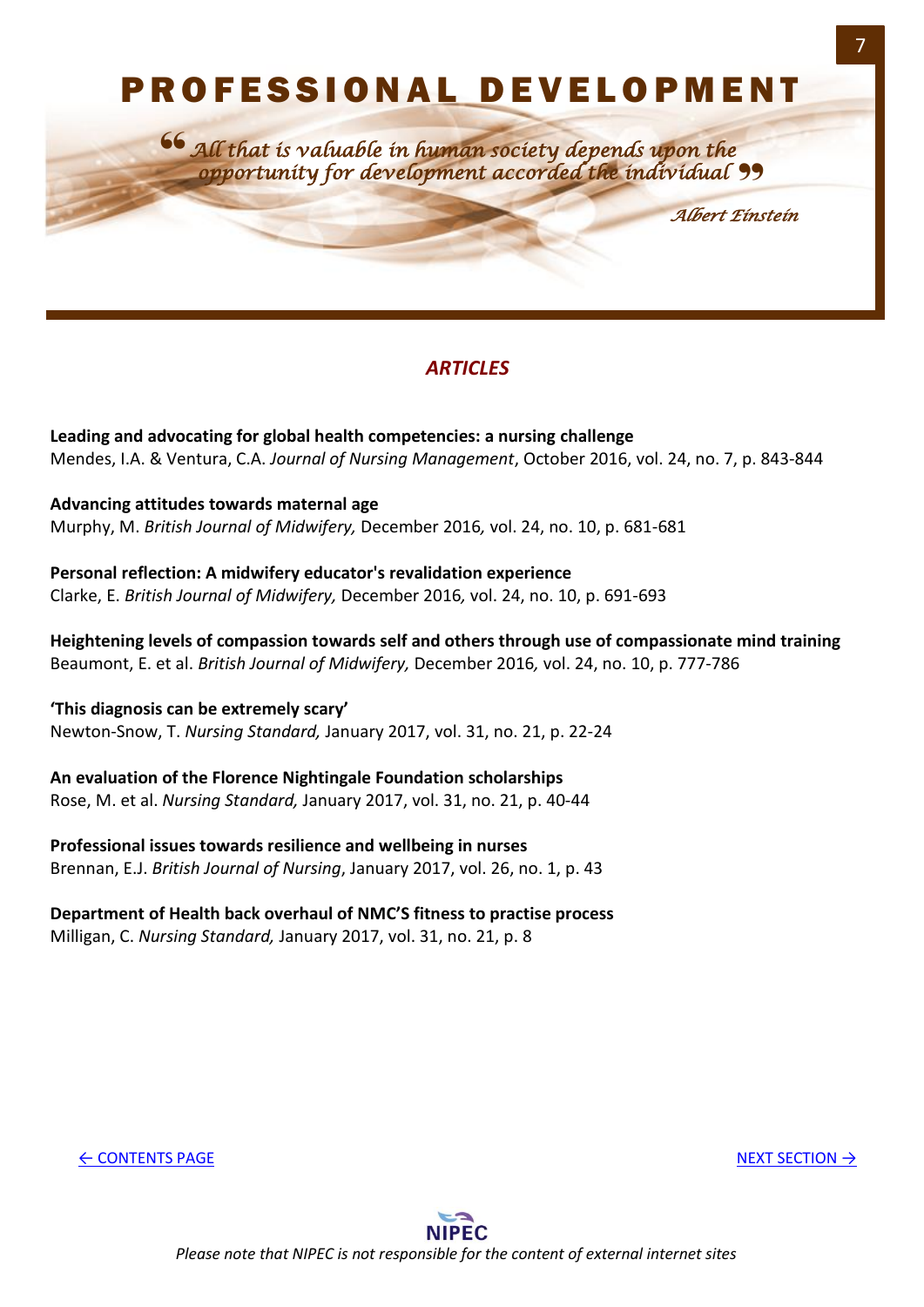<span id="page-8-0"></span>

## *ARTICLES*

**The effectiveness of interventions designed to reduce medication administration errors: a synthesis of findings from systematic reviews**

Lapkin, S. et al. *Journal of Nursing Management*, October 2016, vol. 24, no. 7, p. 845-858

**Delivering compassionate care in intensive care units: nurses' perceptions of enablers and barriers** Jones, J. et al. *Journal of Advanced Nursing*, December 2016, vol. 72, no. 12, p. 3137-3146

**What should midwives know about Zika virus infection?**  Turienzo, C.F. & Brown, M. *British Journal of Midwifery,* December 2016*,* vol. 24, no. 10, p. 694-701

**Clinical update: a balancing act: maintaining accurate fluid balance charting**  Georgiades, D. Australian Nursing and Midwifery Journal: ANJ; Melbourne, December 2016/January 2017, vol. 24, no. 6, p. 28-31

**An overview of multiple sclerosis and its holistic management**  Roberts, M. *Nursing Times,* January 2017, vol. 113, no. 1, p. 19-23

**Urinary catheters 1: male catheterisation** Yates, A. *Nursing Times,* January 2017, vol. 113, no. 1, p. 32-34

**'Leaky legs': strategies for the treatment and management of the lower – limb lymphorrhoea**  Anderson, I. *Nursing Times,* January 2017, vol. 113, no. 1, p. 50-53

**Measuring peak expiratory flow rate: what the nurse needs to know**  Myatt, R. *Nursing Standard,* January 2017, vol. 31, no. 1, p. 40-44

**Chronic heart failure part 2: treatment and management**  Brake, R. & Jones, I.D. *Nursing Standard,* January 2017, vol. 31, no. 1, p. 53-63

← [CONTENTS PAGE](#page-1-0) [NEXT SECTION](#page-9-0) → NEXT SECTION → NEXT SECTION → NEXT SECTION → NEXT SECTION → NEXT SECTION → NEXT SECTION → NEXT SECTION → NEXT SECTION → NEXT SECTION → NEXT SECTION → NEXT SECTION → NEXT SECTION → NEXT SECTI



**NIPEC** *Please note that NIPEC is not responsible for the content of external internet sites*